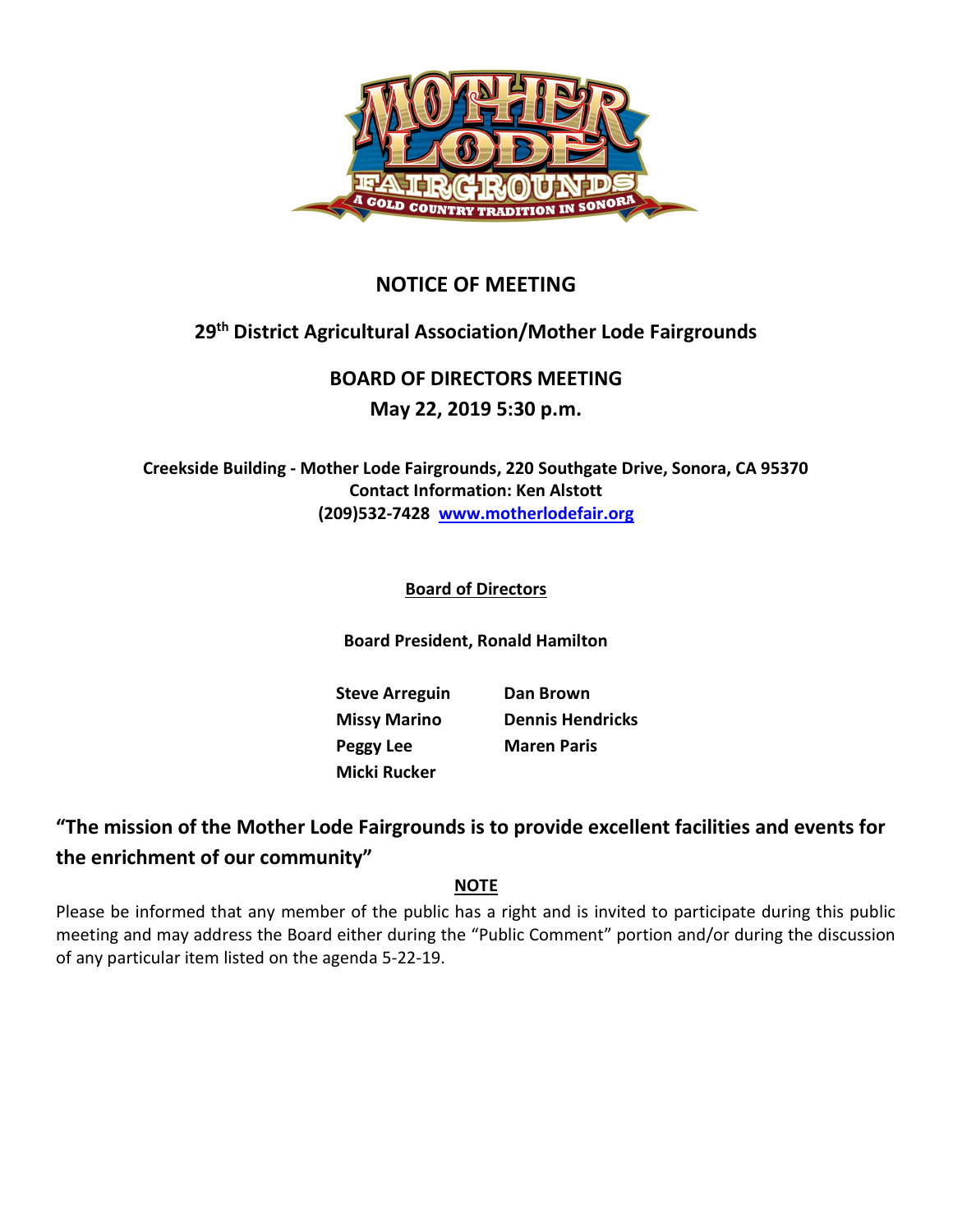# AGENDA

#### 1. CALL TO ORDER- President Hamilton

Items listed on this agenda may be considered in any order at the discretion of the Chair. All items so listed may be considered for action. Any item not listed on the agenda will not be discussed or considered by the Board.

#### 2. PLEDGE OF ALLEGIANCE

#### 3. ROLL CALL/DECLARATION OF A QUORUM/ABSENT DIRECTORS

#### 4. INTRODUCTION OF GUESTS AND STAFF

a. Persons with disabilities who may require accommodations to attend the meeting are requested to contact the Fair office at (209) 532-7428.

b. The 29<sup>th</sup> DAA agenda can also be accessed on the web at www.motherlodefair.org.

- c. Questions regarding agenda items should be directed to the CEO's office at (209) 532-7428.
- 5. PUBLIC COMMENT-Public comment is a right granted to the public. It is reserved for items that are not listed on the agenda, but under this Board's jurisdiction. Please be informed that public participation under Public Comment will be limited to five (5) minutes per speaker and in accordance with state law, the Board will not comment or otherwise consider such Public Comment item for business until and unless such item has been properly agenized at a future meeting.
- 6. CORRESPONDENCE All correspondence mailed, e-mailed, or hand-delivered shall be summarized at each monthly board meeting.
- 7. CONSENT CALENDAR –All matters listed under Consent Calendar are considered by the Board of Directors to be routine and will be enacted in one motion by category in the order listed below. There will be no discussion of these items prior to the time of the Board of Directors votes on the motion, unless member of the Board, staff or public request specific items to be discussed separated and/or removed from this section.
	- a. Approval of Minutes for meeting, April 24, 2019 regular board meeting.
	- b. Monthly Bills/Receipts –April 2019
	- c. Monthly Contract Report –April 2019
- 8. NEW BUSINESS Board Update of Director Consideration/Action on the following agenda items: a
- 9. OLD BUSINESS Board Update of Director Consideration/Action on the following agenda items: a.